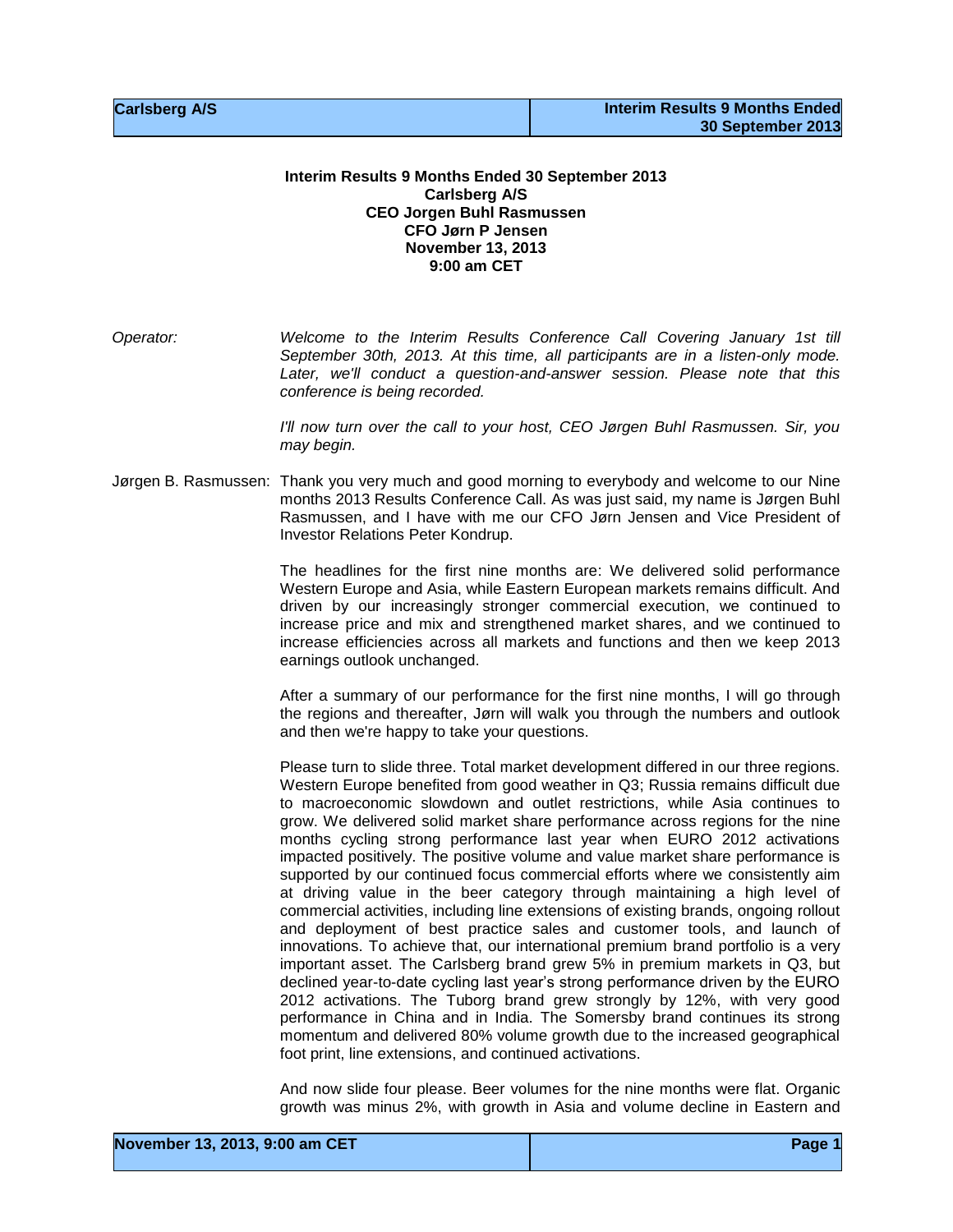Western Europe. In Q3, our volumes declined organically by 5% as a result of weak volume development in Eastern Europe due to a difficult market environment and de-stocking in Q3 in Russia and despite growth in Western Europe and Asia in Q3.

And slide five. Organic net revenue growth was plus 1%, supported by 2% positive price/mix. All three regions delivered organic operating profit growth, with particularly strong performance in Asia and Western Europe. In total, operating profit grew organically by 2%. This was achieved despite the 290 million BSP1 implementation costs. Excluding these BSP1 related costs, operating profit grew organically by 6%. The negative currency impact accelerated during the year with an operating profit impact of minus 4% or 270 million for the nine months.

And now slide seven please and a few comments on our regions. The Western European beer markets declined by an estimated 2% for the first nine months; however, with solid recovery in Q3 when the markets grew by an estimated 1%. Q3 was mainly driven by favourable weather conditions across most markets in the region. Underlying market environment remains challenging as consumer spending in most markets remains relatively weak. Under such conditions, our Western European business delivered a very solid performance. We grew our market share despite that we're cycling the strong performance in first half last year due to the successful EURO 2012 activations. Our beer volumes declined organically by 3% as a result of the challenging markets and de-stocking in France in Q1. We grew volumes by 2% in Q3 ahead of the market. We're very satisfied that in spite of the volume development for the nine months, net revenue grew organically by 1%, driven by a positive 2% price/mix because of successful implementation of value management and price increases as well as innovation and strong execution. Across the region, our focus on driving value in the category is clearly paying off. Our non-beer volumes grew organically by 2%, primarily due to a strong performance by Somersby. In Poland, our volumes grew by 4% in a declining market, cycling last year's strong market growth. The Polish price/mix continued to improve and we strengthened both volume and value share. Somersby is growing very well in Poland, and Poland has become our largest Somersby market. The French market improved considerably in Q3 and declined 3% year-to-date. Adjusted for the de-stocking in Q1, our volumes declined by around 4%. Driven by very satisfactory performance of our premium brand portfolio, our market share grew in Q3 for the first time in a long period. The U.K. market declined by approximately 1%. We continued to gain market share in the on-trade, while our off-trade market share declined mainly due to last year's very good Q2 performance related to the EURO 2012 activations. Despite lower Danish volumes, our Nordic volumes were flat. We're very pleased with our Nordic performance that has been achieved at the same time as implementing BSP1 in Sweden and Norway.

Operating profit grew organically by 3%, with a 12% growth in Q3. This was achieved through market share growth, a tight cost control, the positive price/mix, and supply chain savings which more than offset the negative impact from the BSP1 related costs and the impact from the French de-stocking. Adjusting for BSP1 and the French de-stocking, organic operating profit would have increased by high single digit percentages in Western Europe.

And now slide eight, and Eastern Europe. The Eastern European beer markets remains difficult. Our beer volumes declined 4% organically. Our Q3 volumes declined by 15%, mainly due to Russia, which I will address shortly. We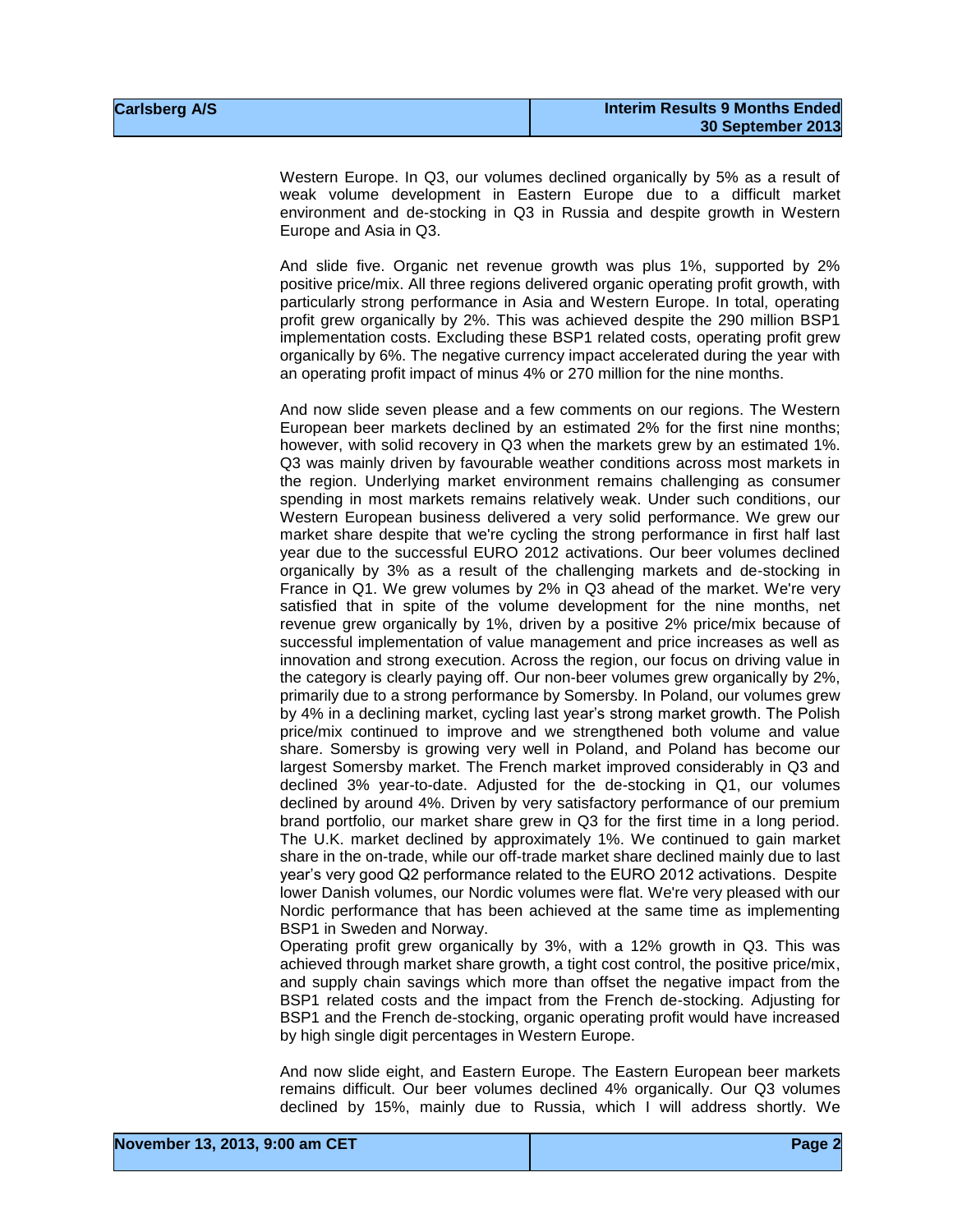strengthened our Russian market shares, while our market share in Ukraine declined marginally due to tough comparables and new entrants into the market. In Ukraine, Baltika Razlivnoe as well as Slavutich delivered very good results. Organic net revenue declined by 5%, with a reported decline of 9% due to negative currency impacts, and price/mix was flat for the nine months and plus 1% in Q3. Despite the negative volume development, we delivered satisfactory plus 1% organic operating profit growth and a 90 basis point operating profit margin improvement. The earnings and margin improvement was mainly driven by an overall tight cost control, including lower cost of goods sold, lower marketing expenses due to last year's EURO 2012, and the Russian marketing restrictions, and also significant efficiency improvements as we continuously adapt the cost structure to the market development.

Slide nine and Russia. The Russian market continues to be very challenging and declined by an estimated 7% for the nine months and an estimated 9% for Q3. The market declined due to the outlet restrictions, which was further compounded by a slowdown in the Russian economic growth and consumer sentiment. In addition, a very wet month of September impacted the market negatively. Driven by well executed commercial strategy, our Russian market share improved by approximately 40 basis points to 38.7%, with a similar improvement in value share. We improved in both the modern trade and the traditional trade channels, and we saw particularly strong growth in the super premium and mainstream categories. This was driven by innovations such as Baltika Praha and Baltika Munich and good performance by brands such as Holsten, Baltika 0, and Zatecky Gus. For Q3, our volume market year was flat, while our value share grew. Our Russian shipments declined by 5% year-to-date and 17% in Q3. In addition to the market decline, our Q3 volumes were impacted negatively by the stocking at distributors in Q2 and the subsequent de-stocking at the distributor level that happened in Q3. Driven by the price increases in March, May, June, and September, our price/ mix grew by 1% in Q3, while being minus 1% year-to-date.

And now slide 10 please, and Asia. We continued to see market growth across the Asian region, although the region was affected by slightly slower economic growth and bad weather in some markets. We improved our regional market share, which was driven by a continued high level of commercial activities. That included the ongoing rollout of our international premium portfolio, premiumisation efforts of local brands, and a further strengthening of sales capabilities. The Carlsberg and Tuborg brands continued to perform very well in Asia. The Carlsberg brand grew 7% in premium markets, mainly driven by China and India, and Tuborg grew 65% and now exceeded the one million hectolitre mark in the region. The Tuborg growth was mainly driven by China and India. We achieved a 5% organic beer volume growth and 10% growth, including acquisitions. The volume growth was particularly strong in Cambodia, India, and Laos, driven by market growth and market share gains. Our Chinese business delivered 3% organic volume growth in line with the market and 11%, including acquisitions, and Indochina grew 8% and India 19%. Regional volume growth slowed to 1% in Q3, mainly due to overall slowdown in economic growth and unfavourable weather in some markets. Organic revenue growth was 14%, driven by the volume growth and very favourable price/mix. The latter was due to good performance of our premium brands, price increases, and value management efforts. Organic operating profit grew by 14% and operating margin improved by 10 basis points. This was achieved with the important contributors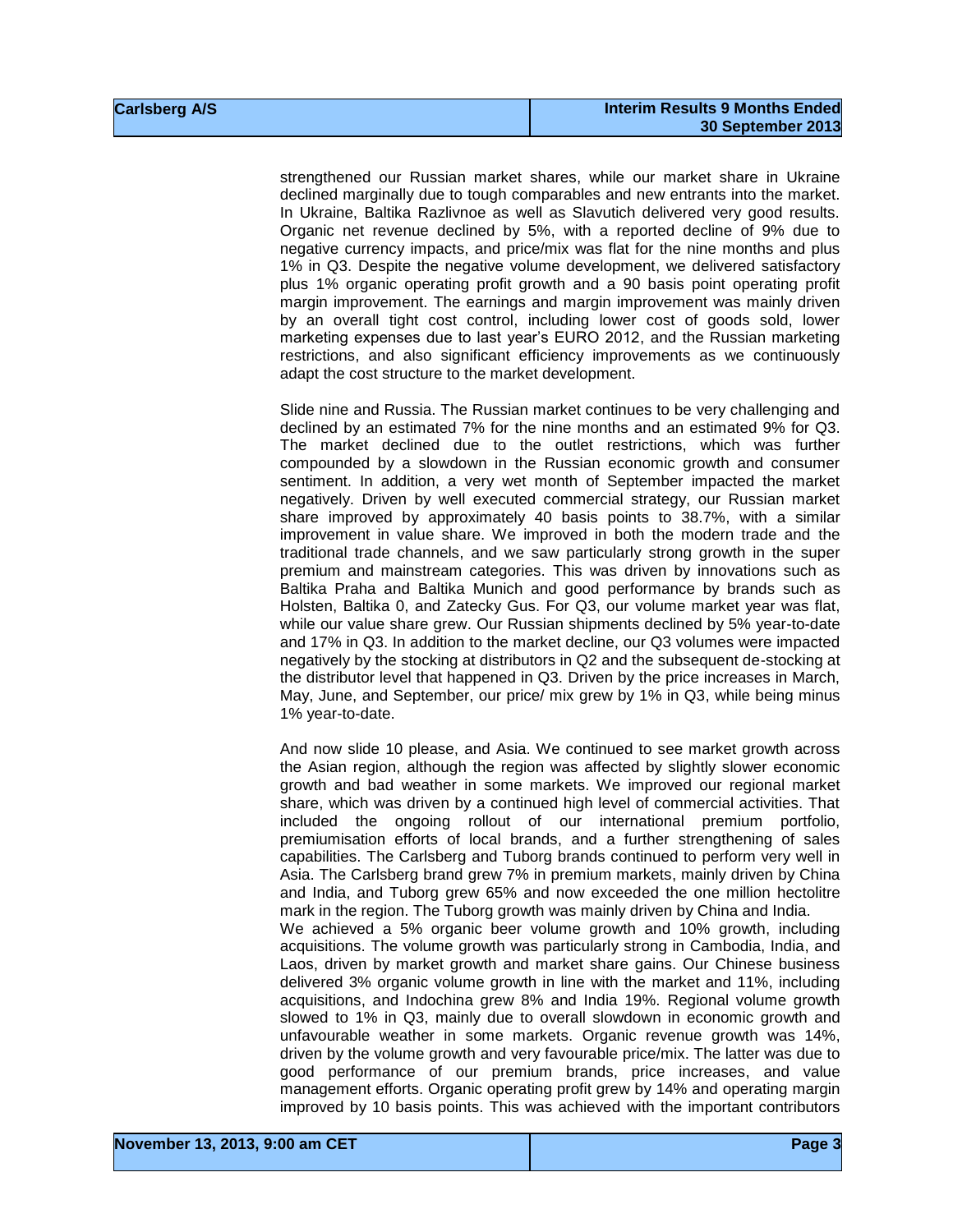being China, Indochina, and Nepal, and despite higher sales and marketing investments, especially in China related to the Tuborg expansion.

And with this, I would like to hand over to Jørn, who will walk us through the financials.

Jørn P. Jensen: Thank you, Jørgen, and please turn to slide 12. As already explained, market conditions were challenging in Eastern and Western Europe. The weather had a positive impact in Western Europe in Q3. We delivered adjusted net profit growth of 5% driven by positive price/mix, growth in gross profit per hectolitre, and the lower net financial costs. For the first nine months, free operating cash flow was on par with last year. Lower EBITDA was offset by improved working capital versus last year. BSP1 went live in Norway in the beginning of this month and its transition has gone well. In the preparation for go-live in Norway, we took full advantage of the learning's from Sweden. We're now in preparation mode for the next market to go live, which will be the U.K. The BSP1 project is very important and represents a step change in the way we operate our business in Western Europe. As has been true for many years now, we have a strong focus on earnings and cash flow across all business units. The challenging conditions in our important markets only further emphasise the importance of our Group-wide efficiency agenda, but we must not and will not underestimate the necessity of continued investments in our brands and the future growth of our business.

> And slide 13 please. Organic net revenue increased by 1%, or 561 million. Acquisitions were 888 million and were mainly related to the Nordic Getränke in Germany. The largest contributors to the negative currency impact were the Russian, Malawian, and U.K. currencies. COGS per hectolitre were up organically by 1%. However, due to a positive price/mix, gross profit per hectolitre was up 4% in organic terms. Reported gross profit margin was slightly up, while the organic growth profit margin improved 70 basis points. In Q3, gross profit per hectolitre was up 6% organically. Total OpEx grew 1%. BSP1 related cost were approximately 290 million, in line with our plans. Excluding these costs, operating expenses would have declined by 1%. All-in-all, organic operating profit growth was 152 million, or 2%, driven by strong results in Asia and Western Europe and with Eastern Europe contributing positively despite harsh market conditions. Excluding BSP1 costs, organic operating profit growth was 6%. Reported operating profit was down 2% because of a negative currency impact, in particular from Russia and Malawi and the BSP1 related costs.

> And now to slide 14. Net interest costs were down 61 million compared to last year, while other financial items were down 190 million. In total, net financials were impacted by lower average funding costs. Tax rate was still 25%. So all-inall, reported net profit was 4.3 billion. Adjusting for special items after tax, net profit was 4.5, up 5%.

> And now to cash flow on slide 15. The sum of the first three lines, EBITDA including other non-cash items, adds up to 10.9 billion, which is on par with last year. The change in trade working capital was 16 million. Trade working capital was impacted by higher trade receivables at the end of September versus last year, mainly due to higher sales in Western Europe. Other working capital was minus 293 million and was positively impacted by higher duties and VAT payables, also due to the higher sales. Our focus on reducing the average trade working capital during the year continues to deliver. And at the end of Q3, the 12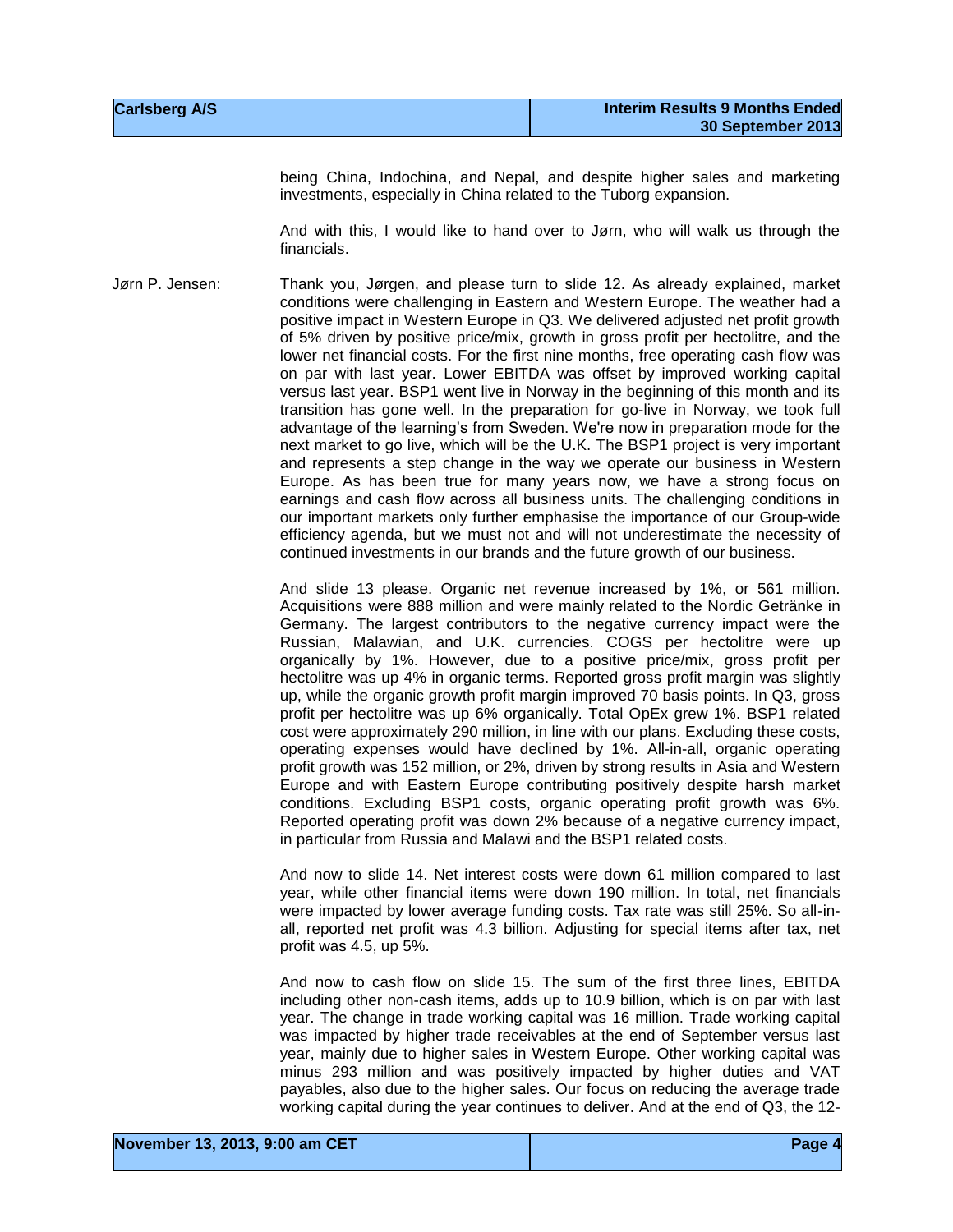month average trade working capital to net revenue was 0.3% compared to 1% end last year. Paid net interests were 1.7 billion, which was little higher than last year due to phasing of interest payments. All-in-all, cash flow operations were 6.75 billion, slightly better than last year.

And slide 16. CapEx was 3.7 billion and was primarily driven by investments in sales equipment to generate top line growth, different projects in Western Europe to improve structure and efficiency, as well as capacity expansion in Asia to drive the future growth of the Group. Net acquisitions amounted to minus 555 and were mainly related to prepayments in Q2 regarding the acquisition of shares in Chongqing. All-in-all, free cash flow was 2.5 billion. The difference of 2.6 billion versus last year was driven by the cash flow from investments and here in particular the proceeds from the divestiture of the Copenhagen brewery site last year.

And finally from me on slide 18 and the outlook for the year. Based on our nine months performance and our performance at the beginning of Q4, we keep our earnings outlook unchanged for the year. This includes larger drag from currencies than previously expected and a more negative view on the Russian market development for the year. Based on the Russian market development seen so far this year, we now assume a high single-digit market decline for 2013. We are, however, able to mitigate the currency and the impact from the volume loss through a tight cost control; a better cost development and good execution in supply chain functions; slightly higher market share in Russia than anticipated; and lower financial costs. All in all, our earnings outlook for 2013 is unchanged and we expect an operating profit at around 10 billion and a mid-single digit percentage increase in adjusted net profit, or clean EPS.

- Jørgen B. Rasmussen: Thank you, Jørn, and that was all for today, but let me summarise in line with my introduction. We delivered solid performance across Western Europe and Asia, while Eastern Europe remains difficult. Driven by our increasingly stronger commercial execution, we continued to increase price and mix and strengthened market shares. We also continued to increase efficiencies across all markets and functions, and then we keep our 2013 earnings outlook unchanged. And now, we are happy to take your questions.
- *Operator: Thank you. If you have a question, please press star then one on your touchtone phone. If you wish to be removed from the queue, please press the hash key or the pound sign. If you're using a speakerphone, you may need to pick up the handset first before pressing the numbers.*

*We have Ian Shackleton from Nomura on the line with a question.*

Ian Shackleton: Hey, good morning, gentlemen. **Going back to the Russian price, or your Eastern Europe price/mix of plus one, I was interested if you could split that out into price where you clearly had a number of price increase in the year and mix, if you could split that out. Second question was where you thought the stock levels in the Russian beer market were at the end of September. And the third question, you're probably aware one of your competitors yesterday painted quite a bleak picture of Russia in 2014, still talking about regulation impacting. I just wondered if you have any thoughts on that at this stage.**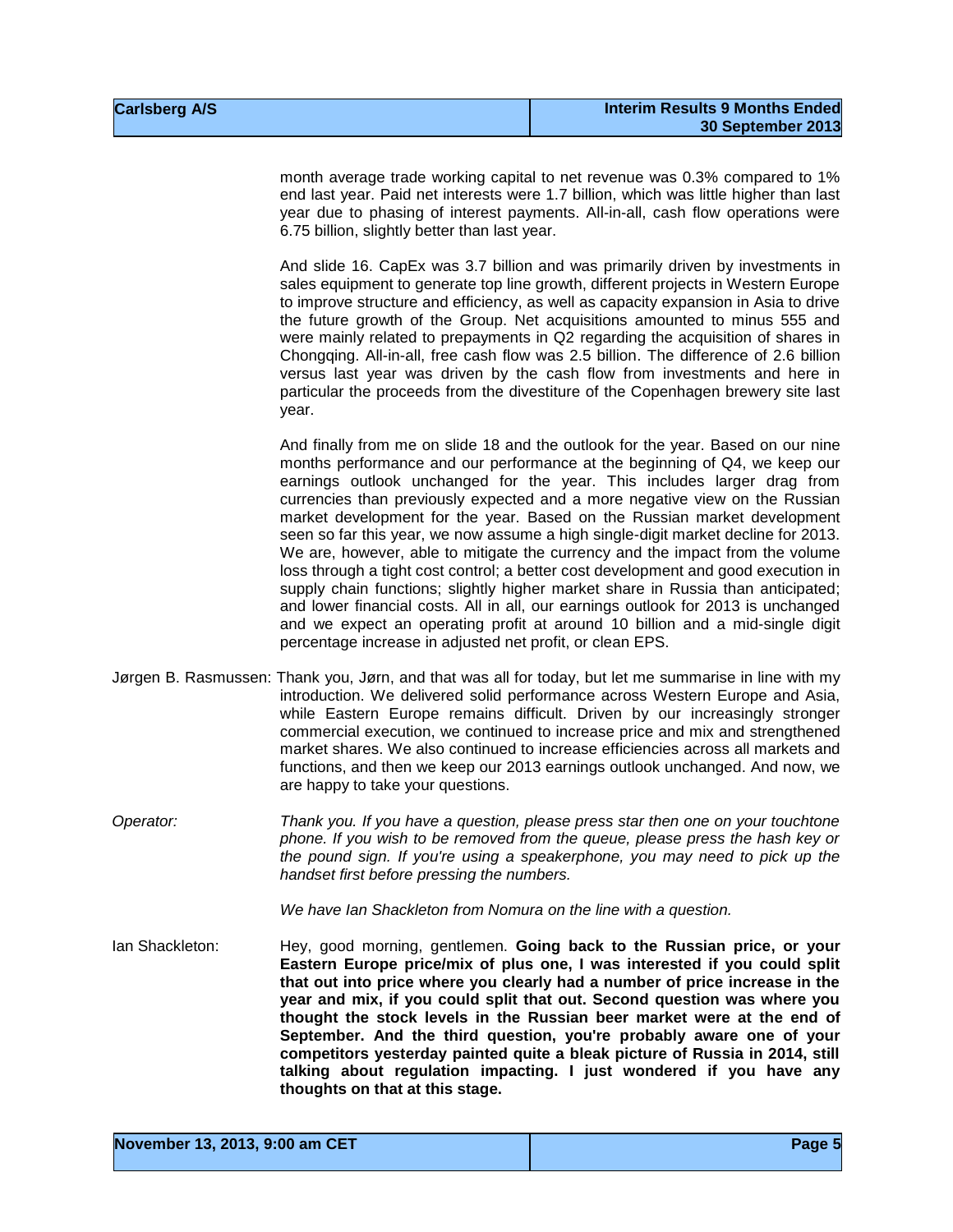| <b>Carlsberg A/S</b> | <b>Interim Results 9 Months Ended</b> |
|----------------------|---------------------------------------|
|                      | 30 September 2013                     |

Jørgen B. Rasmussen: Thanks, Ian. If we start with the price/mix, first of all as we started 2013, we said price/mix would improve during the year, so it was quite negative in the first quarter. But because of the pricing we've had, it became better into the year. A lot of the pricing of course had to be done to cover the excise duty increases, but also to a certain extent inflation. And then kiosk closure, as we've said many times too, because of Baltika 7 being a strong SKU in there or brand in there, the kiosk closure has had a negative impact and has a negative impact overall throughout the year on our price/mix. The price/mix lately, and I would say probably from mid this year, has also been negatively impacted from the macro economy and the consumer sentiment being more negative, so we are seeing a slight trading down between brands. And also if we analyse within segments, mainstream or premium or low mainstream, we see a slight trading down in terms of average price points within the segments and that really explains our price/mix situation year-to-date and also what you're seeing in quarter three. I'm not going to split out price and mix, but I mean what I can say: We've had four price increases, as I think we also put in the release, this year, with the first one in about February/March and one in May and one in June and now in September, and of course the one September with very little impact for quarter three.

> On stock levels at our distributors, we have de-stocked in Q3, and the stock level is just slightly higher coming out of Q3 than what it was last year or what would be normal kind of stock level.

> '14 we don't want to make any comments on market development If it's regulation, we don't see any new news on regulation. There's been no kind of development on the whole PET discussion. I think all of you on this call probably would be aware of the industry proposals where we have said we will voluntary stop selling beer in more than 2 litre PET if it's 6% alcohol or above. Or the same on beer in general, we have said we will voluntary stop selling beer in sizes higher than 2.5 litre, but there's nothing, no new developments. Kiosks – because they all came out this year, so by end this year, we see the impact of kiosk and pavilion closure should be behind us so should not have a negative impact from next year because they all disappeared by end of 2012 basically.

Ian Shackleton: Okay, thank you.

*Operator: Søren Samsøe from SEB Equities is on the line with a question.*

- Søren Samsøe: Yes, good morning, gentlemen. First a question: **If you could go into more detail with the cost cuts you have been doing, you say you've done it all over, but I mean you have been cutting costs for the last four years and looking into that. Now you're cutting significantly in Q3. Would be nice to just get more detail what kind of cost you have been cutting. That's the first question. Second question is on Asia where you're seeing a significant increase in price/mix. First of all is the competitors doing the same and is increasing price the reason for the sort of lower volume or flat volumes or is it a more the Chinese economy or what's the reason?** Thank you.
- Jørn P. Jensen: Søren, to answer the first question on costs, then, as you know, to increase efficiency in general in the Group, of course in particular in Western Europe, is not new on the agenda at all. We still see a lot of potential to become more efficient. We have BSP1 or the benefits on efficiency that would come out of that and so on and so forth. So of course we are cutting costs as much as we can

| November 13, 2013, 9:00 am CET | Page 6 |
|--------------------------------|--------|
|                                |        |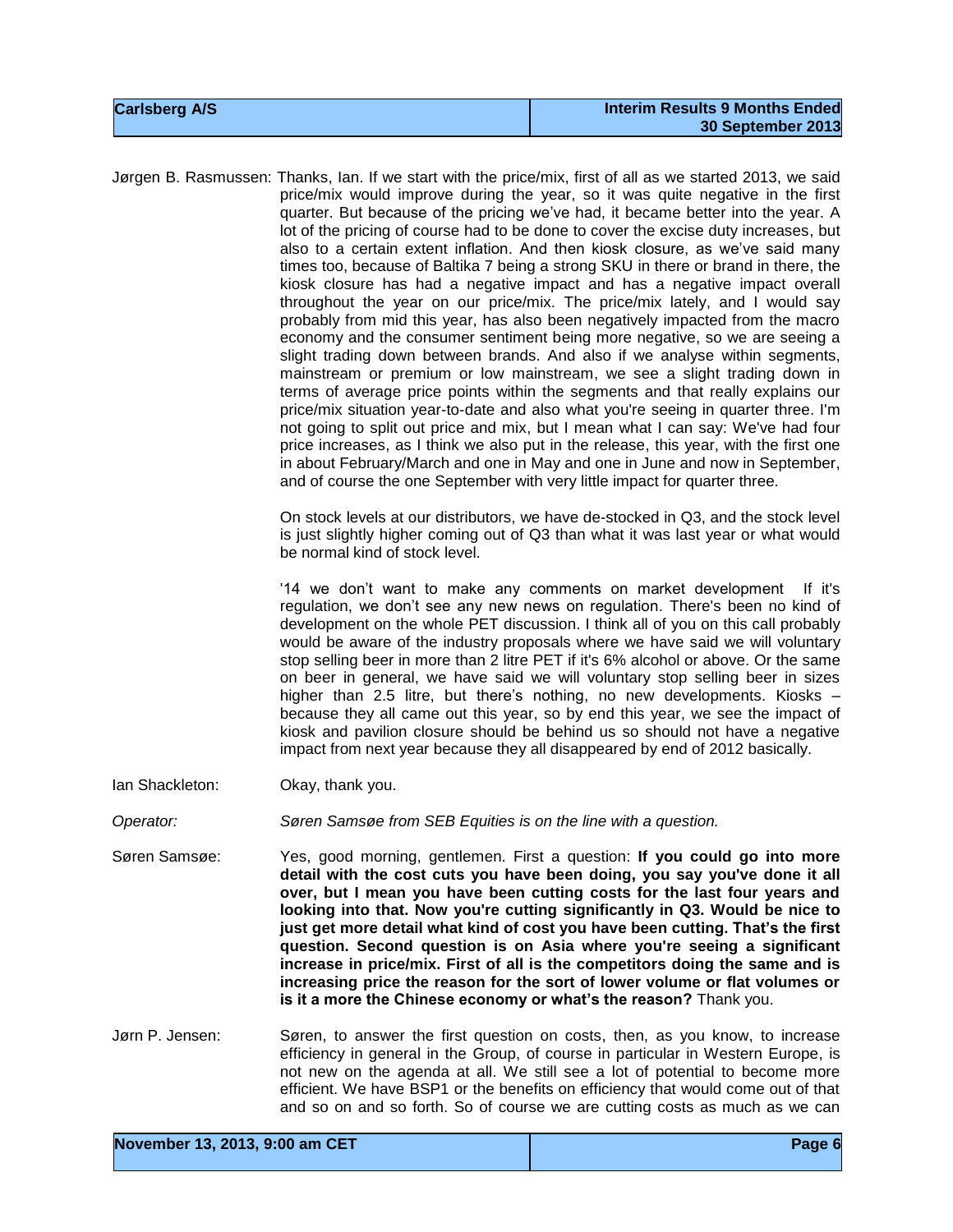| Carlsberg A/S | <b>Interim Results 9 Months Ended</b> |
|---------------|---------------------------------------|
|               | 30 September 2013                     |

and as fast as we can. And it's not so that suddenly in Q3 is suddenly in a new area, a new function, or in a new market, it is across the business as such for all regions, all functions, and all markets. So there's nothing really new apart from that we still have a lot to do on efficiencies in the Group.

Jørgen B. Rasmussen: On Asia, Søren, on price/mix. If you look at year-to-date versus Q3, there's not really a significant difference on price/mix benefits. I think price/mix is about plus 6/7% total for year-to-date and also quarter three; and the benefit we achieved on price/mix in Asia, as has been also been the case in the past, is based on price increases, but also very much premiumisation, so premiumisation on local power brands, but also the fact international brands grow faster than local power brands.

Søren Samsøe: **Is competition doing the same?**

- Jørgen B. Rasmussen: In Asia?
- Søren Samsøe: Yeah.
- Jørgen B. Rasmussen: It varies. I mean market situations are very different. If you take Cambodia/Laos versus China, it's different. But I would say, yes, probably most certainly of the bigger international companies do try to premiumise also local power brands. It may be different if you talk about local competitors how they operate and their approach so can differ and depending on the market we're talking about.

Søren Samsøe: **And is this impacting your volumes negatively or can we expect you to continue to raise price/mix like this?**

- Jørgen B. Rasmussen: I don't think so. You have seen this trend for the last two or three years. So if you go back in time, it has often been between 5 and 10% price/mix in Asia, and I think the strategy has worked. We have been able to gain volume market share. We have increased volume despite working I would say professionally on value management and improving the average value of the volume we're selling in Asia, so it doesn't have any negative impact on our volume, and we are still gaining share in most of the markets in Asia.
- Søren Samsøe: Okay, thank you.
- *Operator: Trevor Stirling from Sanford C. Bernstein is on the line with a question.*
- Trevor Stirling: Good morning, gentlemen. Two questions please. **Jørgen, you talked about the negative channel mix in Russia. I wonder if you could remind me, I think you talked about if there is a movement from traditional trade to modern trade in Russia, it's negative on price/mix. It's neutral and maybe even slightly positive on operating profit. Is that correct?**
- Jørgen B. Rasmussen: First of all, I didn't really talk a lot about channel mix. The biggest impact when we talk about the mix development was slightly negative or slight trading down between brands. We have seen lately certainly from mid this year because of the economic situation and then I talked about within segments, and here I am talking about category segments - mainstream, premium, low mainstream. We also see a slight trading down in terms of average price point, which mean they're trading down slightly within the segments, so channel mix is not a major

| November 13, 2013, 9:00 am CET | Page 7 |
|--------------------------------|--------|
|                                |        |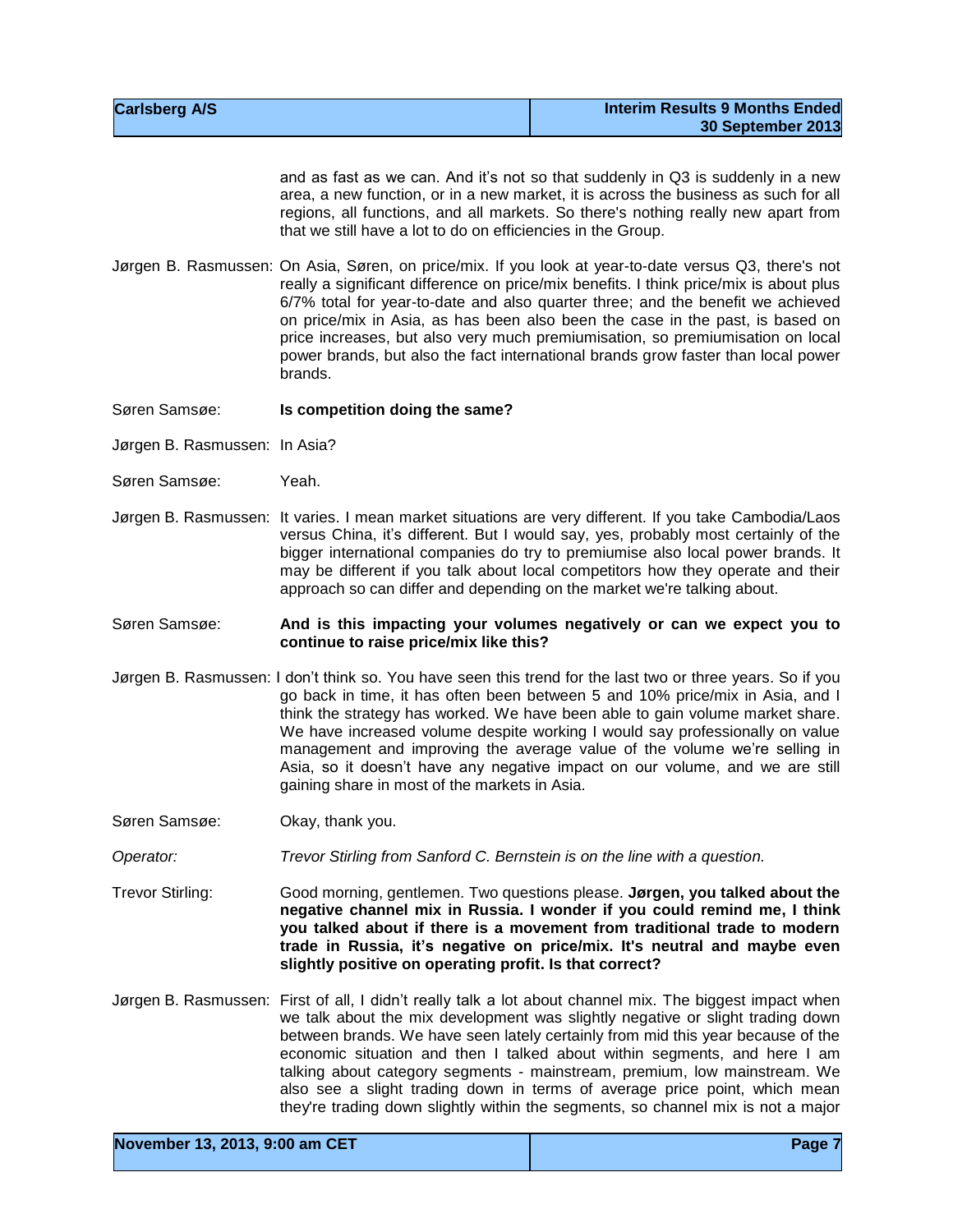| <b>Carlsberg A/S</b> | <b>Interim Results 9 Months Ended</b> |
|----------------------|---------------------------------------|
|                      | 30 September 2013                     |
|                      |                                       |

factor in quarter three. In general, if you look at let's say the situation for us at the bottom line, so in terms of profits, it's more or less the same per hectolitre if you compare traditional trade versus modern trade.

Trevor Stirling: Thanks for the clarification; and second question, maybe one for Jørn: **I appreciate it's too early to talk about concentration next year and that will come in February, but I wonder if you make some comment on the Russian barley harvest. Do you think broadly you'll be importing similar amounts of malt and barley next year compared to this year?**

- Jørn P. Jensen: Well, Trevor, we will not even implicitly or indirectly talk about COGS for next year until we get to February. Of course we have quite good visibility on all that and that we will be far more firm and specific on when you get to February and not before.
- Trevor Stirling: Okay, Jørn, thank you very much.
- *Operator: We have Casper Blom from Handelsbanken Capital on the line with a question.*
- Casper Blom: Thank you. A couple of questions please. **First of all, I was wondering if it's possible if you can strip out the positive weather effect from your performance in Western Europe. Secondly, if you could give an update on the Chongqing process and maybe also on your very long-term memorandum of understanding in Vietnam. And then finally I realise it about 2014, but could you give any flavour on how the Winter Olympics in Russia might affect your business next year?** Thank you.
- Jørgen B. Rasmussen: Okay, if I start with the weather effect, I cannot go in and kind of analyse what would be weather or not weather in our own performance. But I think when you look at total market development, as we refer to, you can clearly see the market is growing in Q3 and up to Q3 was in decline, and we are saying still underline probably if it wasn't for weather would be in slight decline. So that's all I can give you on the weather side.

I know Jørn will talk Chongqing in a moment. There's no news on Vietnam in terms of MOU. We'll come back when we have new news. We're still working on it.

And then the Winter Olympics, of course will be positive. I mean it has been, also as of this year, we are using it in the way we market Baltika to the consumer and to the trade and we'll continue to do so, and of course there will be peak next year so should be positive. But to quantify on that, I'm not going to do.

- Jørn P. Jensen: And on Chongqing, there's not much to add because this process of course is being managed in accordance with Chinese stock exchange rule, so everything that is supposed to be public is public. So we have all the approvals and we are in the so called PTO process.
- Casper Blom: Okay, thank you, guys.
- *Operator: Nik Oliver from Merrill Lynch is on the line with a question.*

| Page 8 |
|--------|
|        |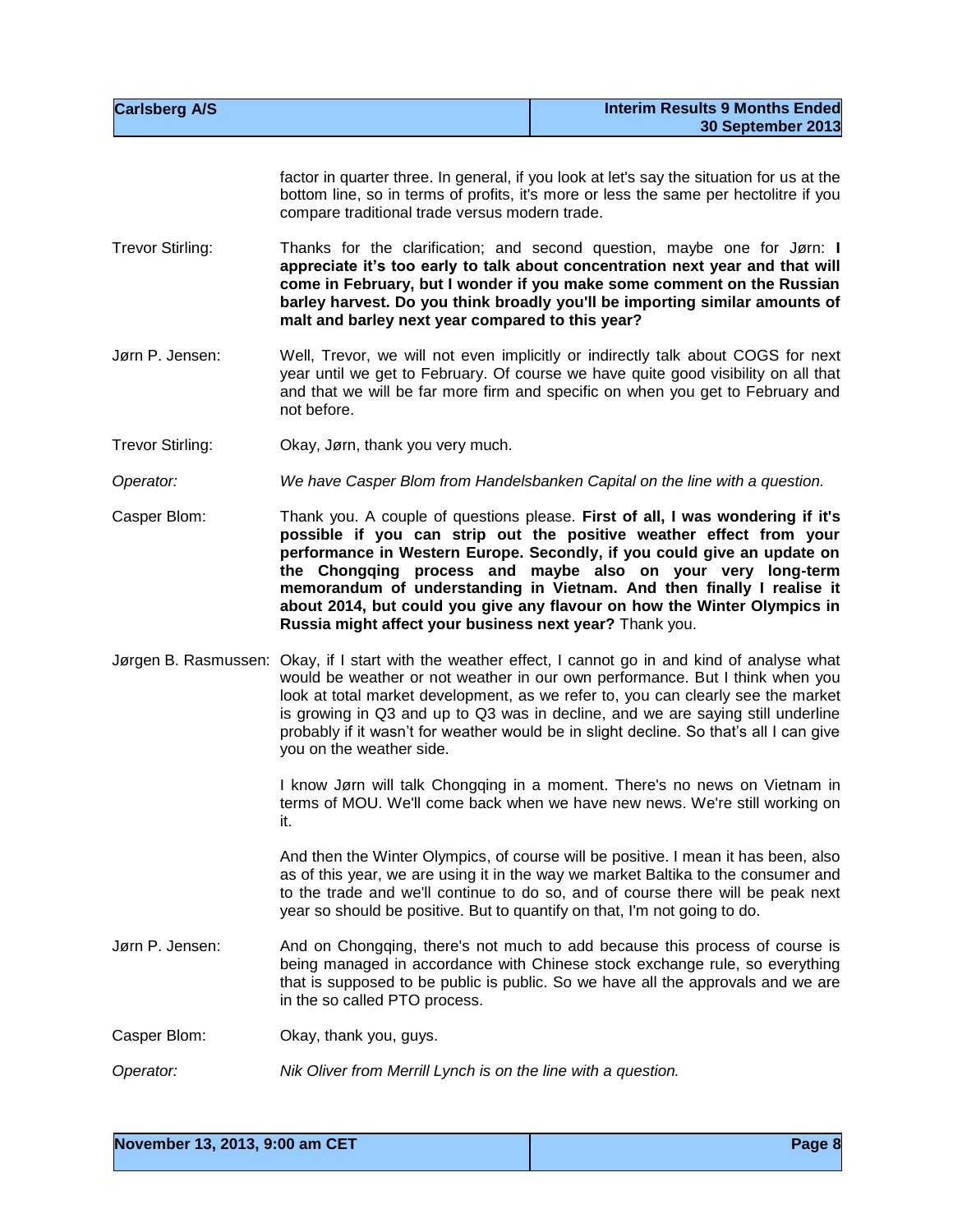| <b>Carlsberg A/S</b> | <b>Interim Results 9 Months Ended</b> |
|----------------------|---------------------------------------|
|                      | 30 September 2013                     |

Nik Oliver: Hey, morning, guys. I've got three questions please. **Firstly on price/mix in Western Europe, clearly very good in the quarter. One of your main competitors has talked about the need to go promotional on price to help volumes in Europe. Do you think pricing can keep running at similar levels, 2% going forward, or will you also look to be more promotional to get some volume growth back into Europe? Secondly, on Russia, you flagged the bad weather in September. Could you just give any comment on trading in October? Did that get better? And finally on the Eastern European margin, clearly strong up 60 bps despite the negative volumes. Could you try and strip out how much of that was just timing on marketing expenses and how much was cost cutting? I'm trying to get sense of what's recurring and what's not.** Thank you.

Jørgen B. Rasmussen: Nik, to the question on price/mix in Western Europe, I think what we're seeing in our numbers and it is strong performance, but we've seen that kind of the 1/2% benefit in Western Europe again for some time, and value management is a big factor here, how we work with our portfolio. So it's a lot about how we drive portfolio management in the organisation and then between different SKUs, multipacks/single packs. That's driving a lot of the benefit we get from price/mix. We still participate in promotions as required. I don't see necessarily a significant increase in promotion or promotion activity, mainly only in a few markets where we see a slight increase in that. But on average, we think we can continue this kind of trend where we get a small benefit on price/mix. It won't always be 2%, but we have said always a slight benefit from price/mix, and I think we can continue doing that in Western Europe because we are in general, I believe, getting pretty good at execution.

> On Russia bad weather, September was bad. I know certainly it was extremely bad in Ukraine. I cannot make comments on October, but clearly the statement we make now is also based on we have full visibility to October.

- Jørn P. Jensen: And on the Eastern European margins, there was nothing that was kind of, if you look ahead not nonrecurring so to speak. Of course we have lower brand marketing costs, which is due to the restrictions or the regulations in Russia, and that as we don't expect those to be lifted. That will continue, so there was nothing nonrecurring structurally kind of in our margins or in our performance in general in Eastern Europe apart from the de-stocking we talked about earlier in the third quarter.
- Nik Oliver: Okay, that's very clear. Thanks, guys.
- *Operator: Hans Gregersen from Nordea is on the line with a question.*
- Hans Gregersen: Good morning. Three questions. **If you look on your unchanged EBIT guidance around 10 billion, could you clarify in some let's say some semantics how big a change in terms of profitability would have to occur before you were to change? Is it quarter billion, half a billion, and what sort of changes has been in the drivers between the unchanged guidance, i.e., Eastern Europe has been weak and Western Europe has been quite strong? The first question. Second question, in terms of Russia and the outlook for 2014, your local CEO recently at a conference according to various media signalled a stable outlook for 2014. Would you care to comment on why and how those statements were made? And finally, the**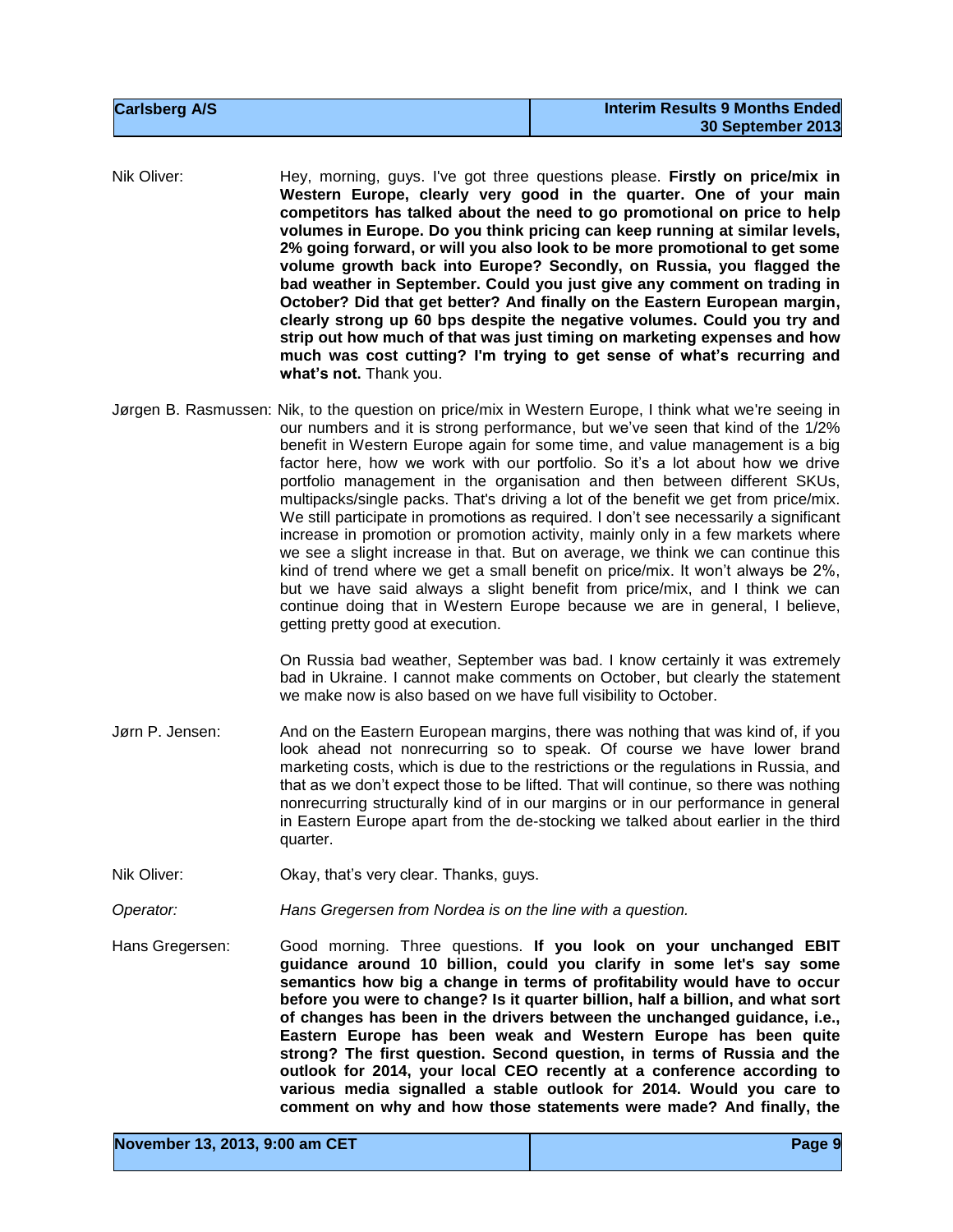| <b>Carlsberg A/S</b> | <b>Interim Results 9 Months Ended</b> |
|----------------------|---------------------------------------|
|                      | 30 September 2013                     |

**September price increase in Russia, could you use specify how much that is?** Thank you.

Jørn P. Jensen: Hans, the first question, as I understood it, was basically what it will take for us to come out with a profit warming.

Hans Gregersen: **No, a general statement, is it quarter billion or half billion the other way?**

- Jørn P. Jensen: That is not really how it works. So I think I'll just refrain from answering the question. We believe in what we are now guiding at and if that changes, then we will come back. But what we said this morning is what we believe in will be the numbers for the year.
- Jørgen B. Rasmussen: And to your second question, Hans, on Russia outlook and what you quoted our local CEO to have said, I cannot recall the interview. But let me say if I had to double guess, I'm sure he would maybe be thinking about the kiosk closures. That's kind of behind us now. So that all kind of had some impact in '13, but then there should be no additional impact in 2014, I would imagine that was what he maybe refered to, but again I would have to see the interview before I can give you a complete answer, but I think that would be probably what he would refer to.

And September, you asked about...

- Jørn P. Jensen: Price increase.
- Jørgen B. Rasmussen: ...price increase in Eastern Europe and Russia, and it's about 4%. Again varies as always a lot between regions and the brands.
- Hans Gregersen: **But would that imply that giving the massive price increase you've seen in quarter two that we should see let's say an acceleration of that impact in quarter four or will we not see it in the numbers.**
- Jørgen B. Rasmussen: Yes, you should see better price/mix in quarter four than quarter three.
- Hans Gregersen: Thank you.
- *Operator: Andrew Holland from Société Générale is on the line with a question.*
- Andrew Holland Yes, thanks. **A couple just in relation to Russia. I don't know whether you saw that the Russian government has downgraded their long term GDP forecast from 4.3% growth to 2.5%, and some commentators were thinking that was quite a big deal. I just wonder how you or how your view of the development of the Russian market would change in the light of a halving or near halving of long-term GDP growth. You have in the past talked about the sort of normal rate of growth for the Russian beer market being 2 to 5%. Would you still talk in those terms? That's question one. Question two relates to France. If I got my numbers right, you're saying the market yearto-date is down 3% and you're down 11%, but you've only slightly lost market share. Can you put some figures on what is a slight loss of market share?**

Jørgen B. Rasmussen: Yes, if I start with Russia, the kind of macroeconomic outlook is not as positive as it was. At the same time, it's still predicted to be a growing economy, and that's

| November 13, 2013, 9:00 am CET | Page 10 |
|--------------------------------|---------|
|                                |         |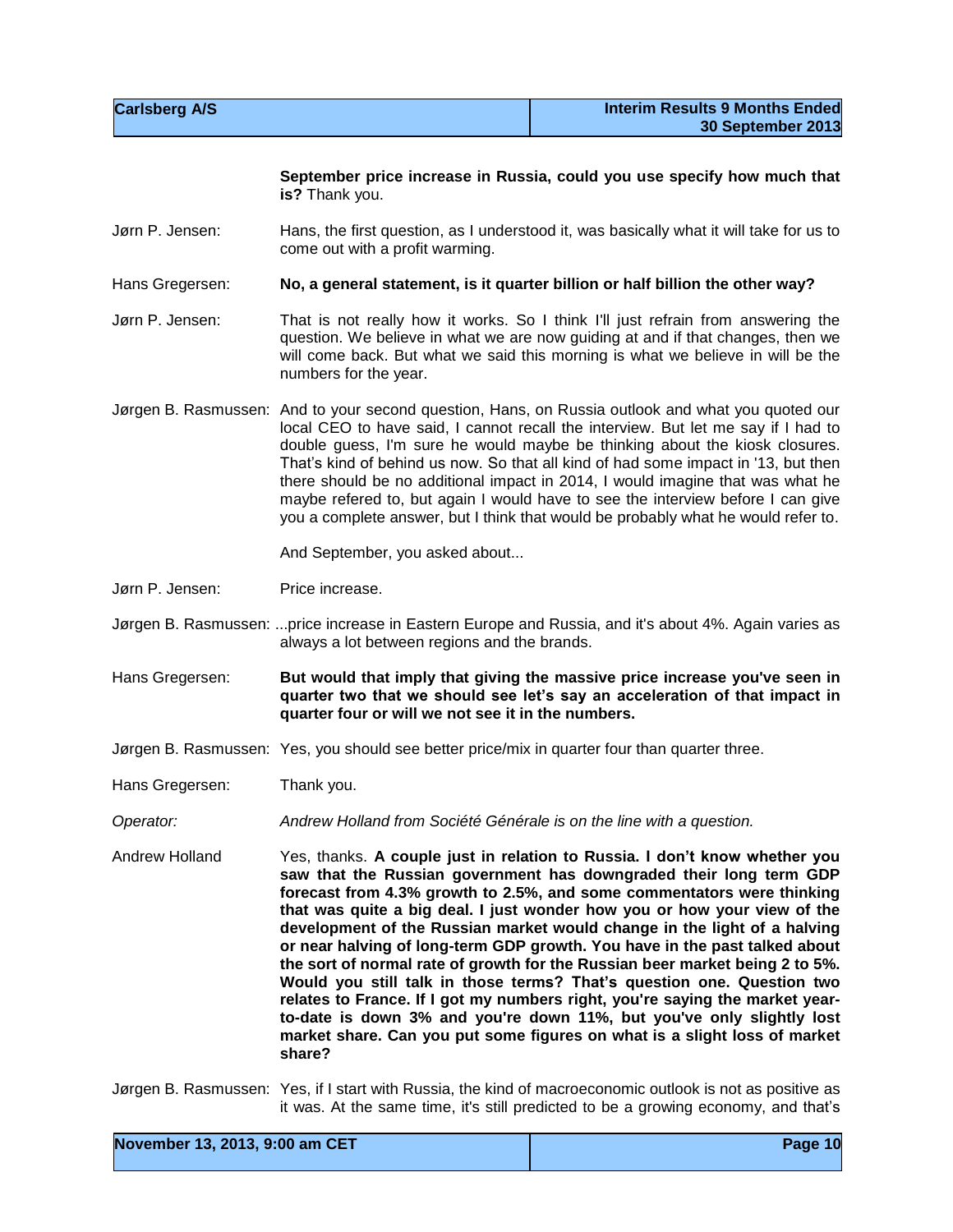always positive. Secondly, I think most would also expect a kind of real income growth per year also when you look forward and that's also positive. And then we don't see significant change to consumption habits around beer apart from what has been taking the category down has been specific factors like big price increases driven by duty or by big cost increase and this year by change to the retail landscape, so we still believe at some point in time this category will get back to some growth. What percent? I don't know if it's two to five still or three to five still. But as long as the category get back to growth, that would be a significant improvement certainly for the total Carlsberg business as well.

On France and de-stocking, the numbers you compare, they're true when you look at shipments, but you have to include the de-stocking impact. And if you include de-stocking impact, you're looking at a number being minus four for us and minus three for the market. So as we're saying, we are losing slightly full year. But for the first time in many, many quarters, we are gaining share in quarter three, and close to one share point we're gaining in quarter three.

Andrew Holland Okay. **It just looked as though the comparison was the 3% and the 11% rather than three and the four.**

Jørgen B. Rasmussen: The 11 is including de-stocking. So if you eliminate the impact of de-stocking and you kind of do it consumer off-take, it's minus four versus minus three.

Andrew Holland Okay. **That's not how reads in the statement. You're saying the market decline year-to-date was an estimated 3%.**

Jørn P. Jensen: Then the following sentence says, "Adjusting for de-stocking, our volumes declined by an estimate 4% (11% including de-stocking)."

Andrew Holland: **Yes, but the minus 3% for the market surely is on the same basis... Oh never mind.**

- Jørn P. Jensen: No. That's consumer off-take. Market is always consumer off-take.
- Andrew Holland: Right, okay. Thank you.
- *Operator: James Edwardes Jones from RBC in on the line with a question.*

James E. Jones: Yes, good morning, team. **Could you give a bit more detail on how you manage to get margins up in Eastern Europe despite the 15% volume decline? I had expected the negative operational gearing to be massive and specifically to what extent is underlying marketing going down because of all the marketing restrictions?**

- Jørn P. Jensen: It is due to efficiencies I guess, if you want to just call it one thing, so it is cost reductions in general in the business, including of course brand marketing, as we talked about before. When it comes to Russia, most of that has either been then just translated into further trade marketing expenses. But it is very good execution, very good work on all cost elements in the P&L in general from procurement, production, logistics, sales, admin, and so on so forth.
- James E. Jones: Okay. **So the marketing element is a relatively small part of the whole?**

| November 13, 2013, 9:00 am CET | Page 11 |
|--------------------------------|---------|
|                                |         |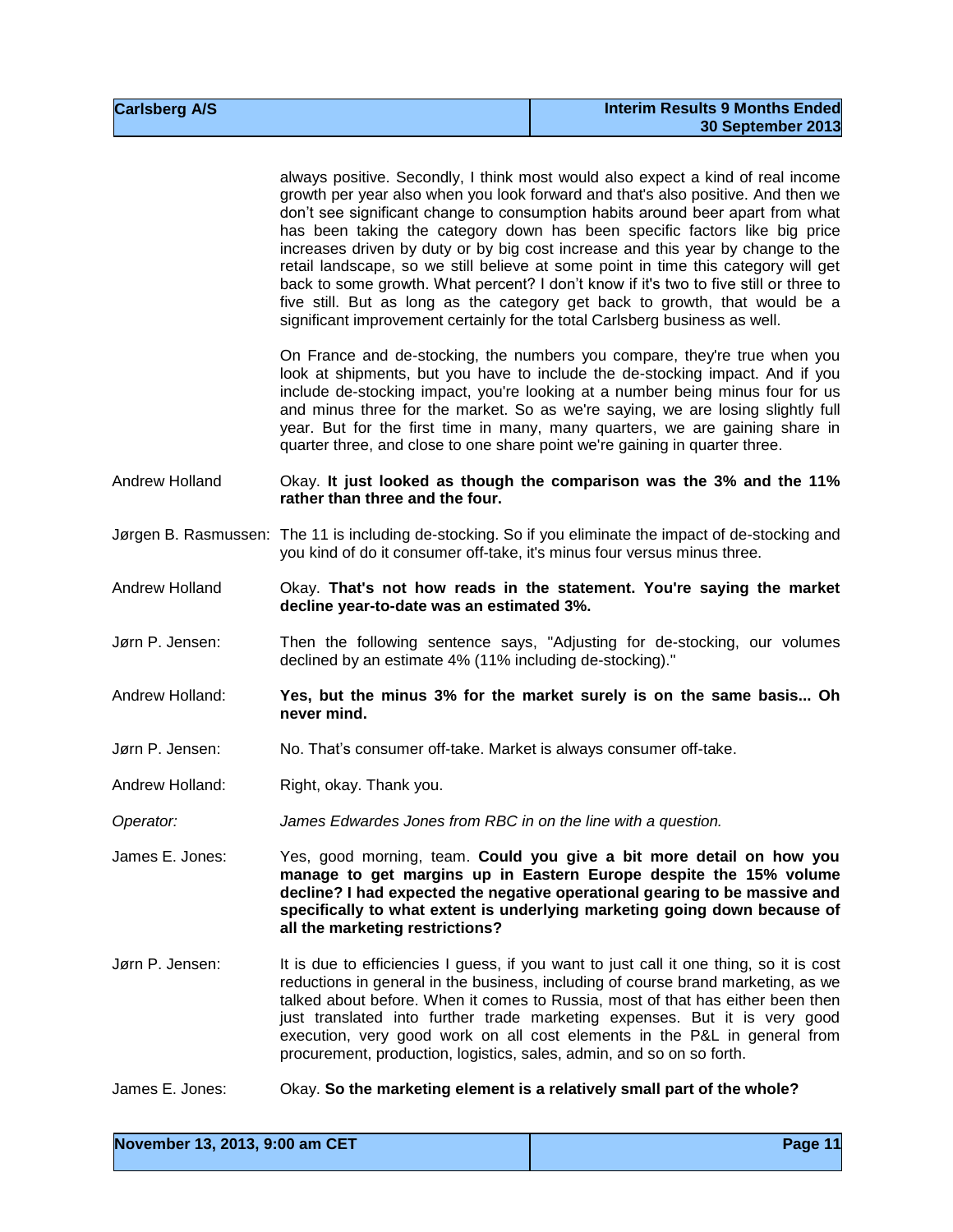| <b>Carlsberg A/S</b> | <b>Interim Results 9 Months Ended</b> |
|----------------------|---------------------------------------|
|                      | 30 September 2013                     |

- Jørn P. Jensen: Well, if you take sales and marketing costs in a broader perspective, that is not what is really driving it.
- James E. Jones: Got it. Thank you.
- *Operator: Michael Vitfell-Rasmussen from ABG Sundal Collier is on the line with a question.*
- Michael V. Rasmussen: Yes, hello, everybody. A few questions. **First of all, you do mention that implementation cost, the BSP1 programme, is now going to be close to 400 million compared to 300 to 400 million. Is this due to the projects costing more than you initially expected or is it simply the fact that you've been able to implement these programs faster than expected, hence the implementation costs you've talked about for 2014 could be slightly lower now? Staying with costs, second question being on change of costs of goods sold per hectolitre, if I recall it, you used to talk about cost being up slightly low single digit in organic terms and now you just mentioned reported terms where there will be flat. Is this due to Eastern Europe cost coming slightly down, as you also mentioned in the report here? And then the final question, did you talk about a new market participant, Jørn, when you went through Eastern Europe? Can you please say a little bit more about that?** Thank you.
- Jørn P. Jensen: Michael, to the first one on the BSP, it was to 300 to 400 and now it's closer to 400 million is what we're saying. As we have it, no, it's not a huge change in outlook. It is more facing, and I would not for now assume that the number for next year would be different from what we have said all along for next year.

When it comes COGS, it is again COGS in general, of course it's impacted by the execution in our supply chain functions in general, not necessarily on material costs but also on nonmaterial costs, which is increasing efficiency, productivity, and so on and so forth. So this small, small, small change you have noticed on COGS in the outlook, that's not a change in reported terms, it's basically due to very good execution.

- Jørgen B. Rasmussen: And you're right, Michael, on Ukraine I did refer to it and let me talk about new players and new entrance. One would be SABMiller who used to be there on their own. Now there's Efes and of course the portfolio has increased compared to how it used to look in Ukraine. And then Mospivo did not used to be in Ukraine and they are small, but they are now a new player in Ukraine as well.
- Michael V. Rasmussen: Okay, great. And thanks very much, guys.
- *Operator: Olivier Nicolai from UBS is on the line with a question.*
- Olivier Nicolai: Hi. Good morning. I got three questions. **First of all, just wanted to understand a bit more about the lower marketing expenses in Eastern Europe. How much of this marketing expense saving is actually due to the saving and should we expect marketing expenses to be down in Q4? Second question is on the market here in France in Q3, which was up probably the first time since you bought Scottish & Newcastle. Is it thanks to innovation or do you still see some down trading - - oh sorry - - some trading in the market and your discount portfolio being down? So if you could give us a bit more**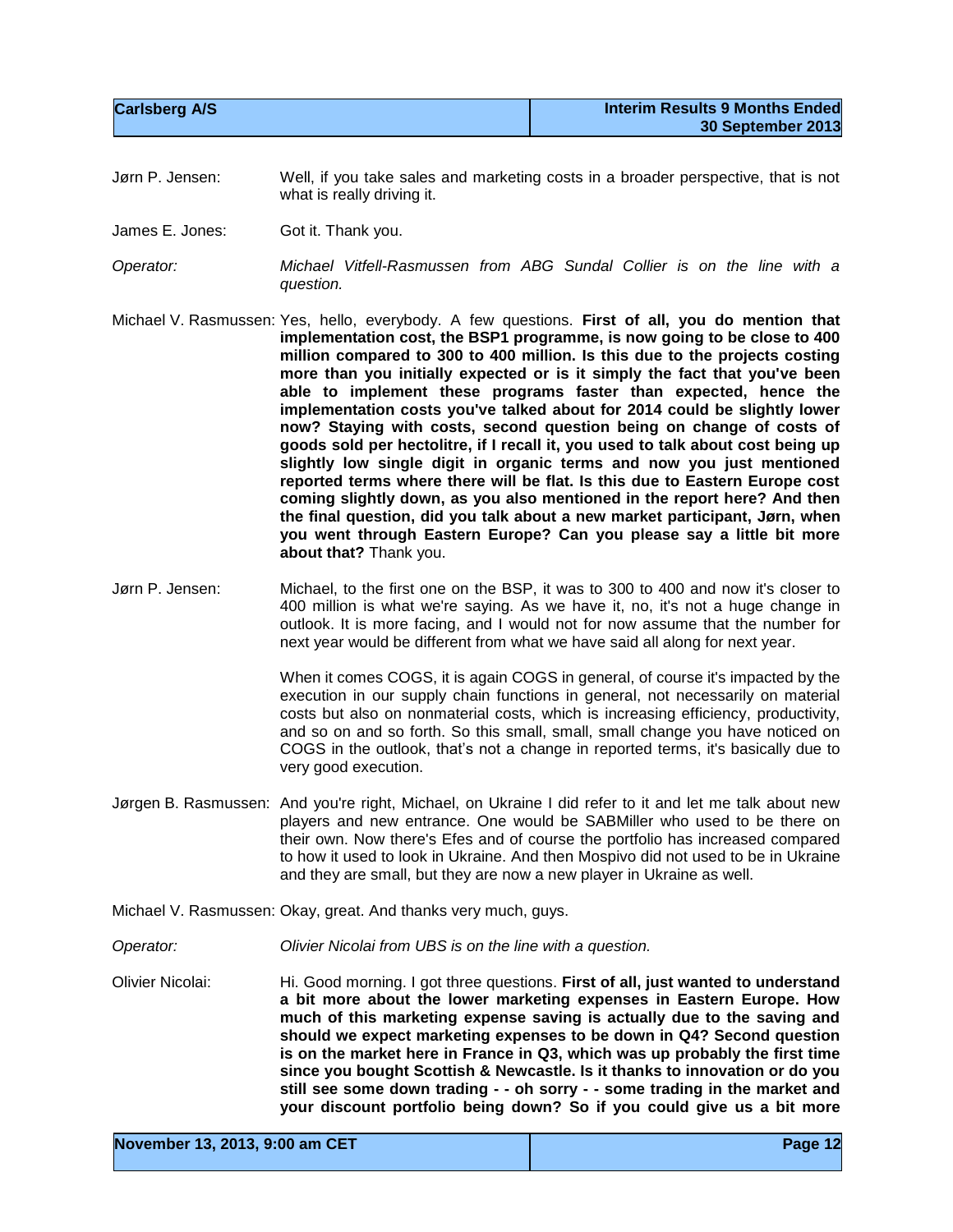**colour on this. And lastly on the CapEx, CapEx guidance increased compared to your H1 results. Is that essentially due to the two new breweries that you're opening in Asia?** Thank you.

Jørgen B. Rasmussen: Thanks, Olivier. If we take marketing expenses in Russia, as we have said all along, we assume our sales marketing expenses as a percent of net sales, despite the marketing restrictions, will overall be in line '13 versus last year because we're going to spend money differently than what we used to do. When we talk about a slight saving this year, that's driven by also last year we had the EURO 2012, which always drives some incremental expense. And secondly of course when you see a significant worse market development than anticipated and you put back on some of your planned spends and you really go for efficiency everywhere, yes, we take some spending out, some cost out, investment out. That's explaining what we talk about when we talk marketing expenses. But overall I would assume sales marketing spend as a per cent of net sale will not be far off what it used to be, but for this year has some unique reasons.

> Market share in France, it is great to see we're up in the quarter. But as I always keep saying the same when I talk about Russia, a quarter is a quarter. We need to look at long-term trends before we can talk about we're really on a growing share trend, but is very good news.

> What's driving it? It's our premium brands and I would say it's all of them and also innovation, so we launched this product called Skøll from Tuborg. That's doing extremely well and that's in a slightly different category than kind of standard beer. Also 1664 with some of the re-positioning we've done and what we have done on 1664 is working extremely well, so, yes, it's innovation. It's what we do on brands. And also Carlsberg is performing still very well, which has enabled us to grow market share for the first time in a quarter.

- Jørn P. Jensen: On CapEx, yes, it is basically - well one element is what you described yourself. Another one is basically facing, including in Western Europe between you can say this year and next year. So versus three months ago, it's not suddenly a new big project anywhere.
- Olivier Nicolai: Okay, thank you very much.

*Operator: Adam Spielman from Citi is on the question - - on the line with a question.*

Adam Spielman: Hi. Thank you. I have two questions. **Can you quantify A&P as a per cent of sale in the third quarter, both in Western Europe and in Eastern Europe? When I say "quantify," can you say how many bps it's gone up or down in those two regions as compared to the last quarter? And then the second question, clearly we've had very good margin performance despite mediocre top line, and you're attributing that to better efficiencies in lots of areas. So I guess the question is: Can you continue to squeeze out these really superb efficiencies if the market remains as weak or was this a huge effort, but it's really one quarter effort and to quote you "a quarter is a quarter" or and we will return to previous trends in terms of costs going forward?** Thank you.

| November 13, 2013, 9:00 am CET | Page 13 |
|--------------------------------|---------|
|--------------------------------|---------|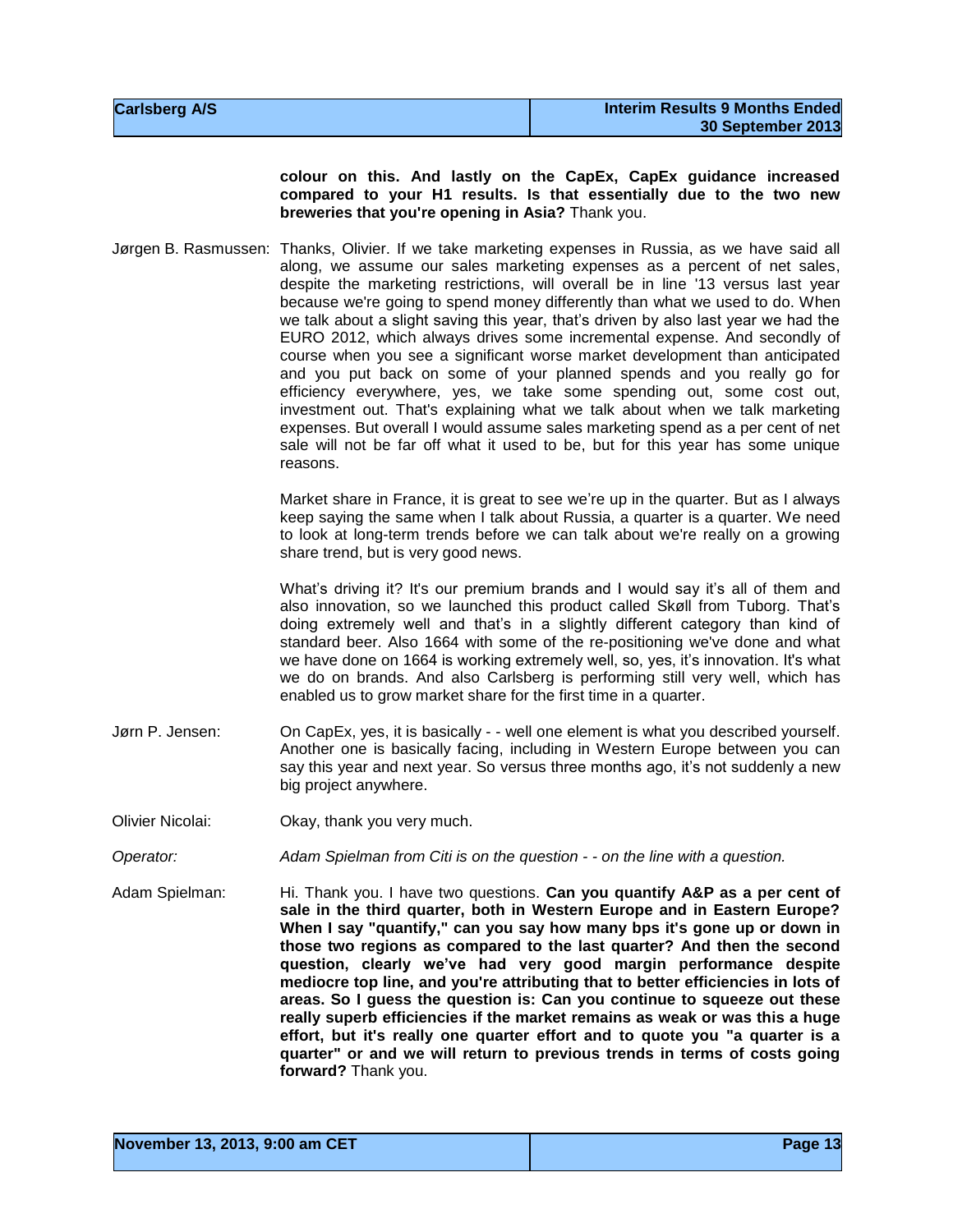| <b>Carlsberg A/S</b> | <b>Interim Results 9 Months Ended</b> |
|----------------------|---------------------------------------|
|                      | 30 September 2013                     |

- Jørgen B. Rasmussen: Adam, to your A&P question, there's not a significant difference on A&P versus year ago. But, yes, when you have a market like Russia going down by 7/8%, of course you also pull back a little on your planned spend and planned investments. But in Western Europe, you don't see a big change compared to last year. The same in Asia. We keep investing in growth for the future. But wherever we saw an opportunity based on some of the negative development in Russia, yes, we did pull back a little, but that's kind of more for short-term tactics, not for long-term because we will keep investing in our brands and innovation to drive top line growth and to stay on a growing market share trend. That's a very firm part of our strategy.
- Jørn P. Jensen: On efficiencies, in general, as you know, we are investing a lot in kind of taking a big step change on efficiencies, especially of course in Western Europe. So there's no reason to believe or think we will not be able to continue to become more efficient. It's an integrated part of the whole strategy of the Group. So as I said before, there was nothing kind of underlying structurally in the quarter as such, which is kind of one-off on cost savings. We will continue to drive efficiencies, a very important part of the agenda for the Group, and there is still... I said many times before, there is still much more to do.
- Adam Spielman: **And if I come back to that because my understanding is that BSP1 efficiencies really didn't affect this quarter at all. But I suppose to be absolutely crystal clear, if we continue to have in Western Europe the same sort of organic sales growth that you achieved in Q3, it is reasonable to suppose that you can get the same margin expansion? In other words, should I be putting in or should we all be thinking about 12% organic growth because that seems quite high to me? It's certainly higher than we were expecting it is well above your trend?**
- Jørn P. Jensen: What you should assume on Western Europe and margins is this that we have talked about before that we will deliver at least 50 bps average, yearly average improvement for at least the next five years.
- Adam Spielman: **And my understanding was that was all very much backend loaded. Is that still the case?**
- Jørn P. Jensen: Yes, it's more backend loaded, and kind of a normal average for the period for sure because, as you know, most of the BSP1 benefits will be at backend loaded without any doubt.
- Adam Spielman: Yep, excellent. Thank you very much.
- Jørgen B. Rasmussen: But, Adam, also in a place like Eastern Europe, versus what we said going into the year when we said flat market and now it's minus 7/8%, of course we go more aggressively into all kind of places to see where we can take cost out, including if we can take cost out in the sales force because market is now smaller and less and kiosks disappear. So it is also reflection of what's happening in total market, so we adjust our business model to what's happening to total market developments.
- Adam Spielman: Okay, thank you very much.
- *Operator: Pablo Zuanic from Liberum Capital is on the line with a question.*

| November 13, 2013, 9:00 am CET | Page 14 |
|--------------------------------|---------|
|--------------------------------|---------|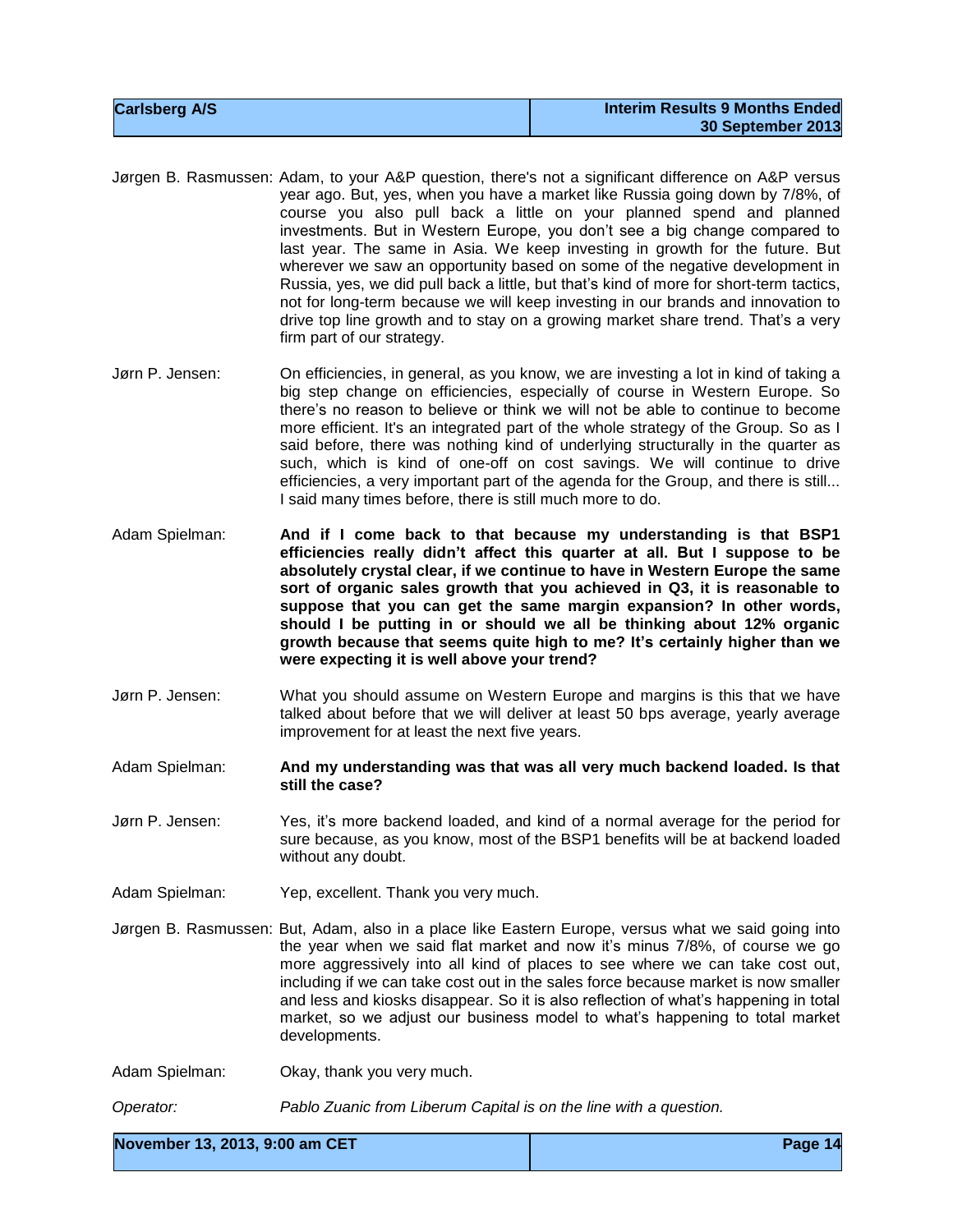Pablo Zuanic: **(Inaudible) quantify, but at the start of year you had given guidance for the flat Russian beer market, so what changed since then? I mean you had some visibility and understanding on the regulatory changes. Was it just bad weather or was it that you really misjudged the impact of all the regulatory change? The first question. The second question, in terms of the timing of the kiosk shutdown, is that pretty much happening in January or has that been happening throughout the year? And then three, and last, just remind us at the consumer level year-on-year what was the price increase they saw in terms of change and maybe just put it in context of where the prices head on average compared to five years ago after all the price increase.** Thanks.

Jørgen B. Rasmussen: Yes, the flat Russian market we guided on and now we are looking at a high single digit in our guidance for the Russian market, the difference is really two let's say significant factors. One would be the kiosk closure. We did not anticipate it will take so long for the consumers to get used to going elsewhere to do their shopping and to buy their beer and therefore we have certainly lost impulse buying. So using your words, yes, we probably misjudged the impact of the kiosk closure. It takes longer for consumers to get used to a new retail landscape. And then secondly from mid this year, also a slowdown in the Russian economy and consumer sentiment is also having a negative impact, so they are the two significant factors as we have it.

> Timing of kiosk closure, you can say they basically all disappeared by end 2012. If you take the combined kiosk universe and pavilion universe, about 50 to 60% of kiosk who used to sell beer or pavilions, they're no longer selling beer. So as we see it, end 2012, the kiosk universe had disappeared and therefore was a negative impact for 2013, but should not be a negative impact in 2014 versus 2013.

> To your question about year-on-year price increase, the consumer is really faced with around a 10% price increase on average in the category compared to the year before. If you look over the last four to five years, I cannot give you an exact number here, but the consumer has probably been faced price increase of 40/50% in the category compared to the pricing back in 2008-2009.

Pablo Zuanic: Thank you. And can I just do a quick follow up. **At your Investor Day in Russia more than a year ago, you had given guidance going back to high 20s in terms of EBIT margins, 28/30% range. I know the guidance has been changed since then, but just can you remind us for the recent provide guidance or in reality has not been changed? I mean you're still guiding long-term for a return to high 20s in margins in Eastern Europe?** Thanks.

Jørgen B. Rasmussen: I didn't get the first part of your question. Could you just repeat it again? Sorry.

Pablo Zuanic: No, I'm trying to - - if I am not wrong, in your Russian Investor Seminar more than a year ago when we were talking about Eastern European margins, the idea was that EBIT margins there would return to high 20s, the 28/30% level over time. I don't think the timing was provided, but the idea was that they would return. But now when I look at your latest guidance as per the press releases and your website in terms of medium-term guidance, I believe there's no specific guidance for Eastern European margins. So can you just remind us in terms of what is your

| November 13, 2013, 9:00 am CET | Page 15 |
|--------------------------------|---------|
|--------------------------------|---------|